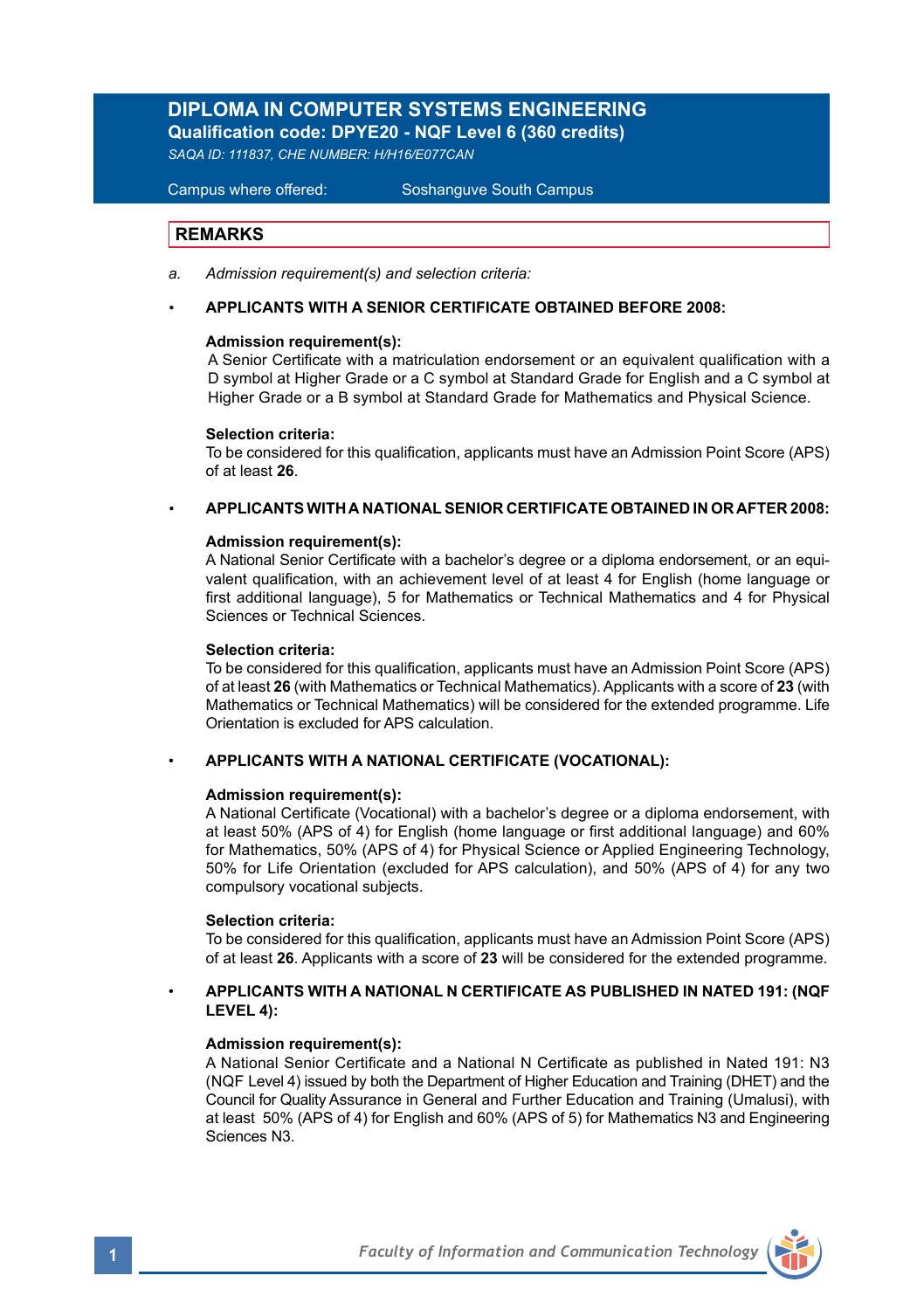*b. Assessment procedure(s):*

No further assessment will be done. Applicants who achieve the minimum APS will be con sidered until the programme complement is full.

Please take note that all completed applications received within the published due dates will be ranked. After consideration of the Departmental Student Enrolment Plan, only the top ranking applicants will be selected. Once a programme is full, a waiting list will be in place to provide an opportunity for applicants to fill places of those who did not register on time. Applicants will be informed of their status per official letter from the Office of the Registrar, alternatively, they can check their application status on the TUT website, www.tut.ac.za.

- *c. Recognition of Prior Learning (RPL), equivalence and status:* See Chapter 30 of Students' Rules and Regulations.
- *d. Intake for the qualification:*  January only.
- *e. Minimum duration:* Three years.
- *f. Presentation:*  Day classes. Classes and assessments take place during the week and on Saturdays.
- *g. Exclusion and readmission:* See Chapter 2 of Students' Rules and Regulations.
- *h. Re-registration:*

A student may re-register for the module Project Design 365 only with the permission of the Head of the Department. The purpose of the re-registration is to provide students with an opportunity to complete the project only, and not to redo it, should they fail the subject.

- *i. Engineering Council of South Africa (ECSA):* This programme is accredited by the Engineering Council of South Africa (ECSA), and students completing the qualification will be able to register with that Council. The Department or ECSA can be contacted for additional information and registration purposes.
- *j. Work-Integrated Learning 326:* See Chapter 5 of Students' Rules and Regulations.

## **CURRICULUM**

| <b>FIRST YEAR</b><br>Modules are offered as determined by the Head of the Department.     |                                                                                                                                                   |                                        |                                              |                               |  |
|-------------------------------------------------------------------------------------------|---------------------------------------------------------------------------------------------------------------------------------------------------|----------------------------------------|----------------------------------------------|-------------------------------|--|
| <b>CODE</b>                                                                               | <b>MODULE</b>                                                                                                                                     | <b>NQF-L</b>                           | <b>CREDIT</b>                                | <b>PREREQUISITE MODULE(S)</b> |  |
| <b>FIRST SEMESTER</b>                                                                     |                                                                                                                                                   |                                        |                                              |                               |  |
| CMS <sub>115</sub> D<br><b>DE1115D</b><br>EIP115D<br>EL1115D<br>MT1115D<br><b>PG1115D</b> | Communication Science 165<br>Digital Electronics 115<br><b>Electrical Principles 115</b><br>Electronics 115<br>Mathematics 115<br>Programming 115 | (5)<br>(5)<br>(5)<br>(5)<br>(5)<br>(5) | (10)<br>(10)<br>(10)<br>(10)<br>(10)<br>(10) |                               |  |
| TOTAL CREDITS FOR THE SEMESTER:<br>60                                                     |                                                                                                                                                   |                                        |                                              |                               |  |
| <b>SECOND SEMESTER</b>                                                                    |                                                                                                                                                   |                                        |                                              |                               |  |
| <b>DE2116D</b>                                                                            | Digital Electronics 126                                                                                                                           | (6)                                    | (10)                                         | Digital Electronics 115       |  |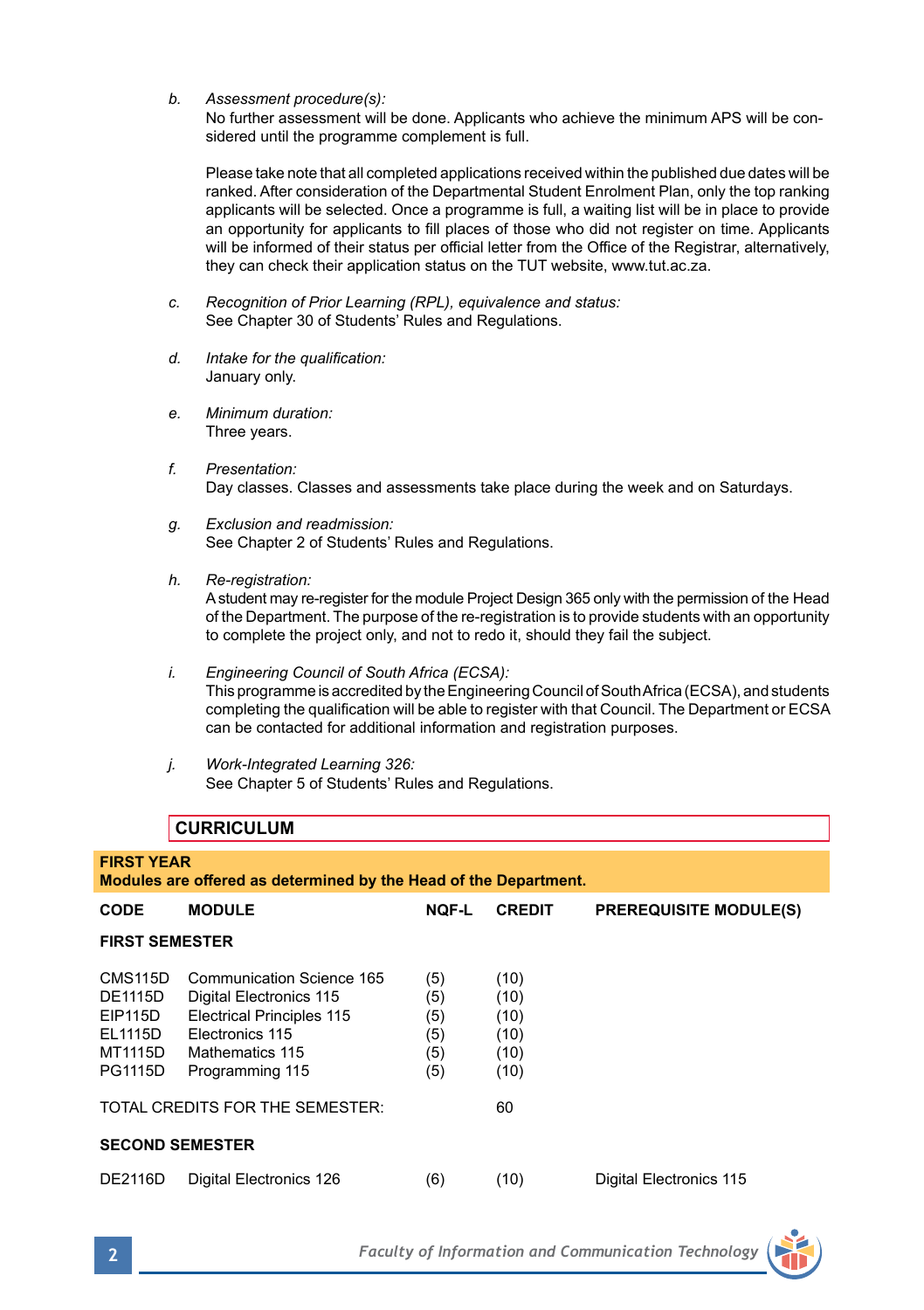| EL2116D              | Electronics 126                   | (6) | (10) | Electronics 115                                     |
|----------------------|-----------------------------------|-----|------|-----------------------------------------------------|
| MT2116D              | Mathematics 126                   | (6) | (10) | Mathematics 115                                     |
| <b>NWS115D</b>       | Network Systems 125               | (5) | (10) |                                                     |
| PCO <sub>115</sub> D | <b>Project Construction 125</b>   | (5) | (10) | <b>Electrical Principles 115</b><br>Electronics 115 |
| PG2116D              | Programming 126                   | (6) | (10) | Programming 115                                     |
|                      | TOTAL CREDITS FOR THE SEMESTER:   | 60  |      |                                                     |
|                      | TOTAL CREDITS FOR THE FIRST YEAR: | 120 |      |                                                     |

| <b>SECOND YEAR</b><br>Modules are offered as determined by the Head of the Department. |                                                                |            |               |                                                                                                                            |  |  |  |
|----------------------------------------------------------------------------------------|----------------------------------------------------------------|------------|---------------|----------------------------------------------------------------------------------------------------------------------------|--|--|--|
| <b>CODE</b>                                                                            | <b>MODULE</b>                                                  | NQF-L      | <b>CREDIT</b> | <b>PREREQUISITE MODULE(S)</b>                                                                                              |  |  |  |
| <b>FIRST SEMESTER</b>                                                                  |                                                                |            |               |                                                                                                                            |  |  |  |
| CAG216D                                                                                | Computer Architecture and<br>Organisation 216                  | (6)        | (10)          | Digital Electronics 115<br>Digital Electronics 126                                                                         |  |  |  |
| DAB215D<br>DEL216D                                                                     | Databases 215<br>Digital Electronics 216                       | (5)<br>(6) | (10)<br>(10)  | Digital Electronics 115<br>Digital Electronics 126                                                                         |  |  |  |
| DP1216D                                                                                | Digital Process Control 216                                    | (6)        | (10)          | Digital Electronics 115<br>Digital Electronics 126                                                                         |  |  |  |
| MHS216D                                                                                | Mathematics 216                                                | (6)        | (10)          | Mathematics 115<br>Mathematics 126                                                                                         |  |  |  |
| PGM216D                                                                                | Programming 216                                                | (6)        | (10)          | Programming 115<br>Programming 126                                                                                         |  |  |  |
| 60<br>TOTAL CREDITS FOR THE SEMESTER:                                                  |                                                                |            |               |                                                                                                                            |  |  |  |
| <b>SECOND SEMESTER</b>                                                                 |                                                                |            |               |                                                                                                                            |  |  |  |
| DP2216D                                                                                | Digital Process Control 226                                    | (6)        | (10)          | Digital Process Control 216<br>Programming 216                                                                             |  |  |  |
| LOD216D                                                                                | Logic Design 226                                               | (6)        | (10)          | Computer Architecture and<br>Organisation 216<br>Digital Electronics 216                                                   |  |  |  |
| OPS216D<br>PLC216D                                                                     | Operating Systems 226<br>Programmable Logic<br>Controllers 226 | (6)<br>(6) | (10)<br>(10)  | Programming 216<br>Digital Process Control 216<br>Programming 216                                                          |  |  |  |
| plus two of the following modules:                                                     |                                                                |            |               |                                                                                                                            |  |  |  |
| <b>ARI216D</b>                                                                         | Artificial Intelligence 226                                    | (6)        | (10)          | Mathematics 216<br>Programming 216                                                                                         |  |  |  |
| MRO216D                                                                                | Mobile Robotics 226                                            | (6)        | (10)          | Computer Architecture and<br>Organisation 216<br>Digital Electronics 216<br>Digital Process Control 216<br>Programming 216 |  |  |  |
| <b>NWS216D</b>                                                                         | Network Systems 226                                            | (6)        | (10)          | Network Systems 125                                                                                                        |  |  |  |
|                                                                                        | TOTAL CREDITS FOR THE SEMESTER:                                | 60         |               |                                                                                                                            |  |  |  |
| 120<br>TOTAL CREDITS FOR THE SECOND YEAR:                                              |                                                                |            |               |                                                                                                                            |  |  |  |

Ť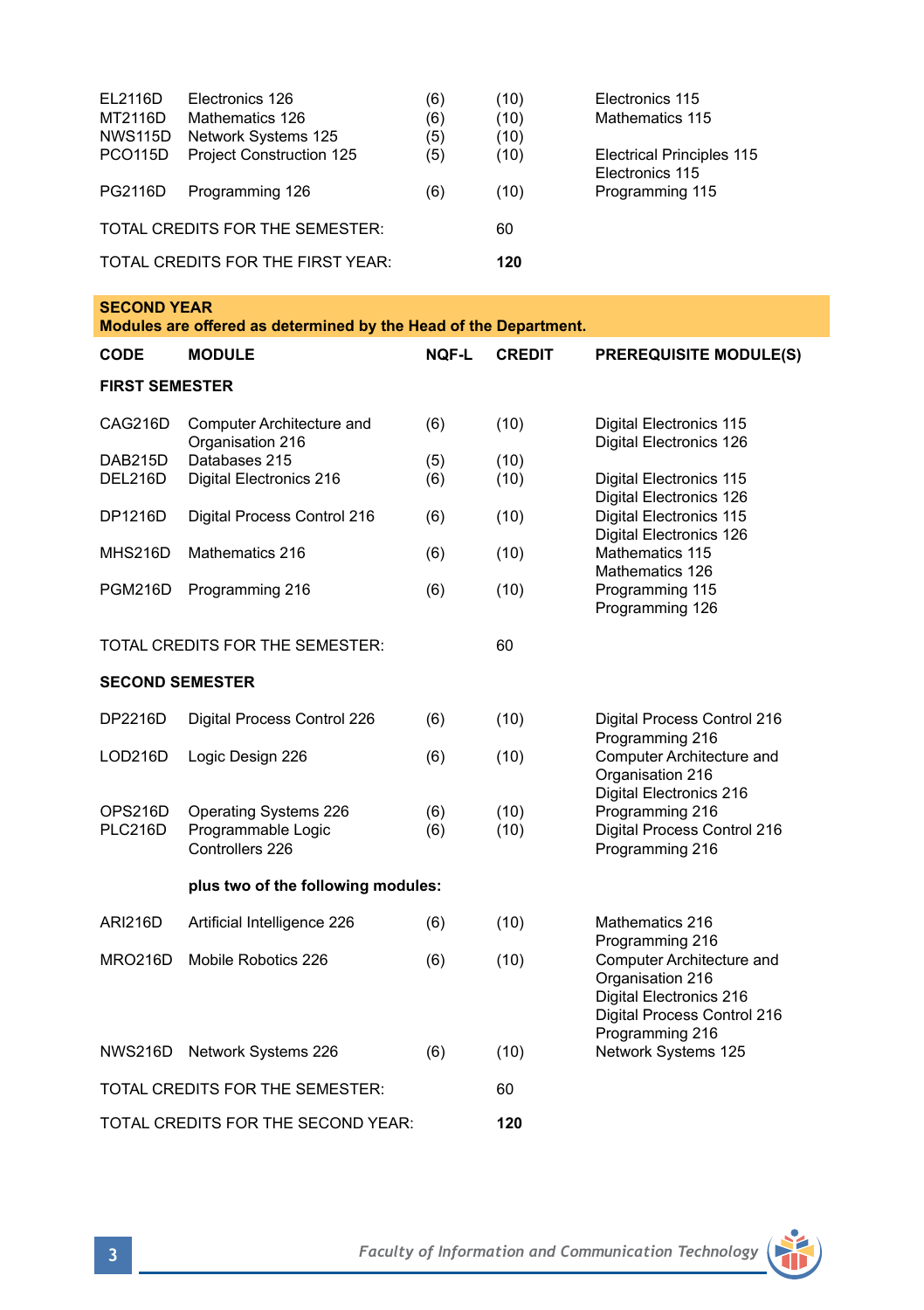| <b>THIRD YEAR</b><br>Modules are offered as determined by the Head of the Department.                   |                                                                                                                          |                   |                     |                                                                                                             |  |  |
|---------------------------------------------------------------------------------------------------------|--------------------------------------------------------------------------------------------------------------------------|-------------------|---------------------|-------------------------------------------------------------------------------------------------------------|--|--|
| CODE                                                                                                    | <b>MODULE</b>                                                                                                            | <b>NOF-L</b>      | <b>CREDIT</b>       | <b>PREREQUISITE MODULE(S)</b>                                                                               |  |  |
| <b>FIRST SEMESTER</b>                                                                                   |                                                                                                                          |                   |                     |                                                                                                             |  |  |
| EMS316D                                                                                                 | Embedded Systems 316                                                                                                     | (6)               | (10)                | Digital Process Control 226<br>Logic Design 226<br>Programmable Logic<br>Controllers 226                    |  |  |
| <b>PBS316D</b><br>PD1315D                                                                               | Probability and Statistics 316<br>Project Design 365                                                                     | (6)<br>(5)        | (10)<br>(10)        | Mathematics 115<br>Digital Process Control 226<br>Logic Design 226<br>Programmable Logic<br>Controllers 226 |  |  |
| PD1315R                                                                                                 | Project Design 365<br>(re-registration) (second-semester<br>module)                                                      | (5)               | (0)                 |                                                                                                             |  |  |
| SFE316D                                                                                                 | Software Engineering 316                                                                                                 | (6)               | (10)                | Databases 215<br>Programming 216                                                                            |  |  |
| TOTAL CREDITS FOR THE SEMESTER:                                                                         |                                                                                                                          |                   | 40                  |                                                                                                             |  |  |
| <b>SECOND SEMESTER</b><br>(On completion of all first- second and third year (first semester) modules). |                                                                                                                          |                   |                     |                                                                                                             |  |  |
| WYE316D<br>PD2316D<br>PD2316R                                                                           | Work-Integrated Learning 326<br>Project Design 376<br>Project Design 376<br>(re-registration) (first-semester<br>module) | (6)<br>(6)<br>(6) | (60)<br>(20)<br>(0) |                                                                                                             |  |  |
| TOTAL CREDITS FOR THE SEMESTER:<br>80                                                                   |                                                                                                                          |                   |                     |                                                                                                             |  |  |
| TOTAL CREDITS FOR THE THIRD YEAR:                                                                       |                                                                                                                          |                   | 120                 |                                                                                                             |  |  |
| TOTAL CREDITS FOR THE QUALIFICATION:<br>360                                                             |                                                                                                                          |                   |                     |                                                                                                             |  |  |

## **MODULE INFORMATION (OVERVIEW OF SYLLABUS)**

The syllabus content is subject to change to accommodate industry changes. Please note that a more detailed syllabus is available at the Department or in the study guide that is applicable to a particular module. At time of publication, the syllabus content was defined as follows:

### **A**

## **ARTIFICIAL INTELLIGENCE 226 (ARI216D) 1 X 3-HOUR PAPER**

## *(Module custodian: Department of Computer Systems Engineering)*

This module covers applied intermediate artificial intelligence and is concerned with the implementation of intermediate level artificial intelligence concepts. The student will be introduced to autonomous agents, statedriven design, basic user interaction concepts, autonomous virtual world generation, path finding and basic network programming. After successful completion of this module, the student must be able to create and design autonomous agents in a virtual world that achieve specific given goals using intermediate artificial intelligence concepts. (Total tuition time: ± 100 hours)

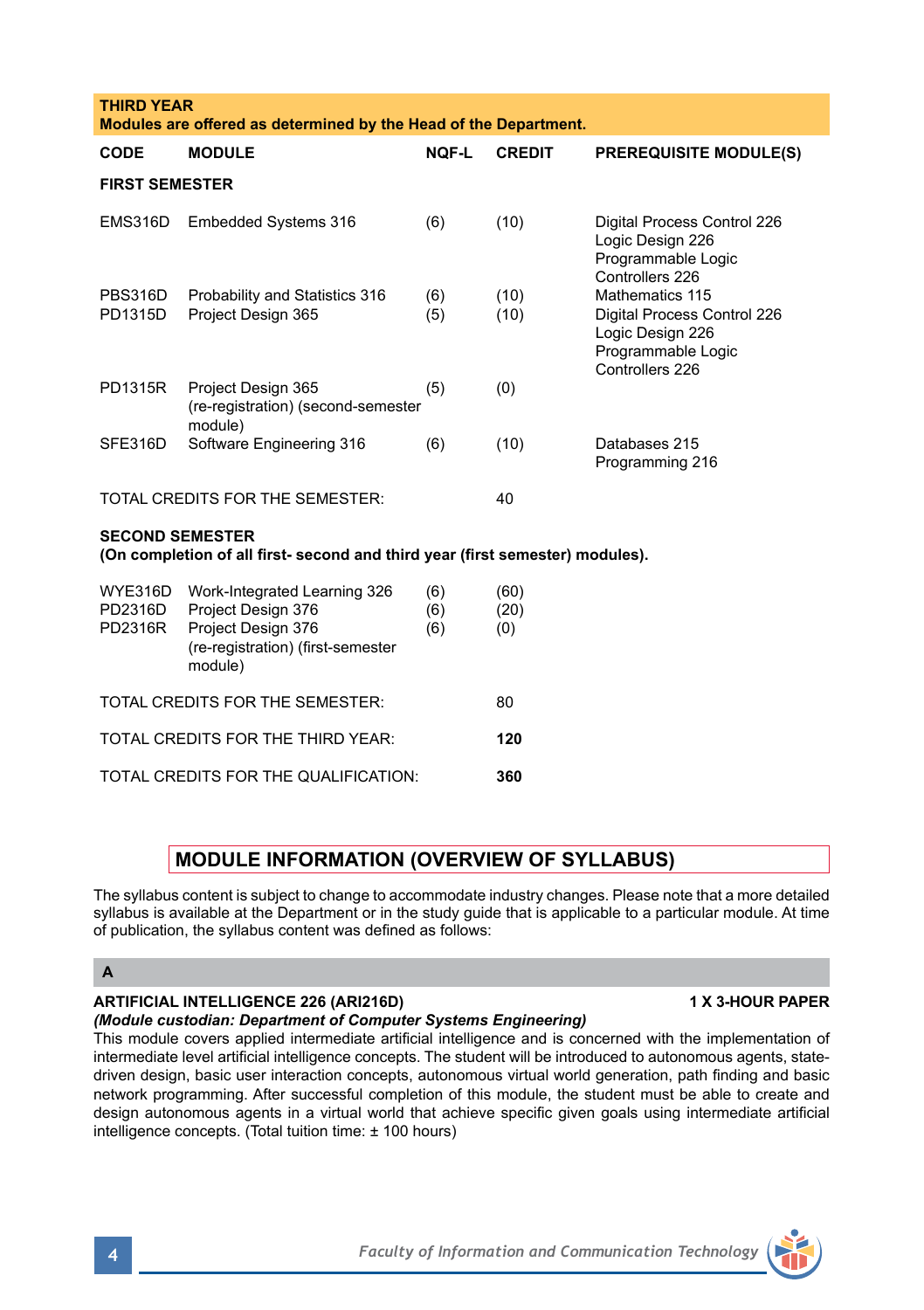## **COMMUNICATION SCIENCE 165 (CMS115D) 1 X 3-HOUR PAPER**

*(Module custodian: ICT First Years' and Foundation Unit)* This module covers the discipline of communication as a whole and touches on adjusting to and thriving in a tertiary environment and is concerned with the life skills needed for study at a university, using a computer for writing, doing research, and techniques for presenting research. The student will be introduced to concepts of change and personal adjustment, goal setting and time management, interpersonal skills, and listening and study skills. (Total tuition time: ± 100 hours)

## **COMPUTER ARCHITECTURE AND ORGANISATION 216 (CAG216D) 1 X 3-HOUR PAPER**

## *(Module custodian: Department of Computer Systems Engineering)*

This module covers microcontroller principles and their applications and is concerned with design, development, and construction of microcontroller applications. The student will be introduced to architecture of a microcontroller, memory architectures, DMA transfers, basic I/O principles and devices, interrupts, and embedded application designs. (Total tuition time: ± 100 hours)

## **D**

## **DATABASES 215 (DAB215D) 1 X 3-HOUR PAPER**

## *(Module custodian: Department of Computer Science)*

This module covers the world of database systems and their use in industry and is concerned with the use and construction of databases as part of a solution to a problem. After successful completion of this module, the student must be able to display a firm grasp of database systems and their application as part of a solution to a problem. (Total tuition time: ± 100 hours)

## **DIGITAL ELECTRONICS 115 (DE1115D) 1 X 3-HOUR PAPER**

## *(Module custodian: Department of Computer Systems Engineering)*

This module covers introductory digital electronics and is concerned with the building blocks of digital systems. After successful completion of this module, the student must be able to design, troubleshoot and build basic digital system circuits. (Total tuition time: + 100 hours).

## **DIGITAL ELECTRONICS 126 (DE2116D) 1 X 3-HOUR PAPER**

## *(Module custodian: Department of Computer Systems Engineering)*

This module introduces data storage, data transmission, data processing and control, and signal conversion and processing, through the implementation of basic digital electronic concepts. On completion of this module, students should be able to explain how the mentioned systems are built using basic digital electronic building blocks. (Total tuition time: ± 100 hours)

## **DIGITAL ELECTRONICS 216 (DEL216D) 1 X 3-HOUR PAPER**

## *(Module custodian: Department of Computer Systems Engineering)*

This module covers introductory microcontroller concepts and is concerned with the basics of an 8-bit microcontroller. After successful completion of this module, the student must be able to design, program and debug a program, using assembler language for an 8-bit microcontroller. (Total tuition time: ± 100 hours)

## **DIGITAL PROCESS CONTROL 216 (DP1216D) 1 X 3-HOUR PAPER**

## *(Module custodian: Department of Computer Systems Engineering)*

This module covers introductory intelligent systems that encompass the integration of software and electronic systems and is concerned with the implementation of control systems. After successful completion of this module, the student must be able to apply a combination of hardware and software systems in a solution to a given problem. (Total tuition time: ± 100 hours)

## **DIGITAL PROCESS CONTROL 226 (DP2216D) 1 X 3-HOUR PAPER**

## *(Module custodian: Department of Computer Systems Engineering)*

This module covers the theory of mobile robotics and is concerned with robotics and related technologies. The student will be introduced to the theory behind sensor integration using various sensors, applying a variety of algorithms and techniques to a robotic platform in order to solve problems, these include and are not limited to localisation, path finding, map generation, proportional integral derivative control, and navigation. After successful completion of this module, the student must be able to describe, explain and solve various robotic related problems. (Total tuition time: ± 100 hours)

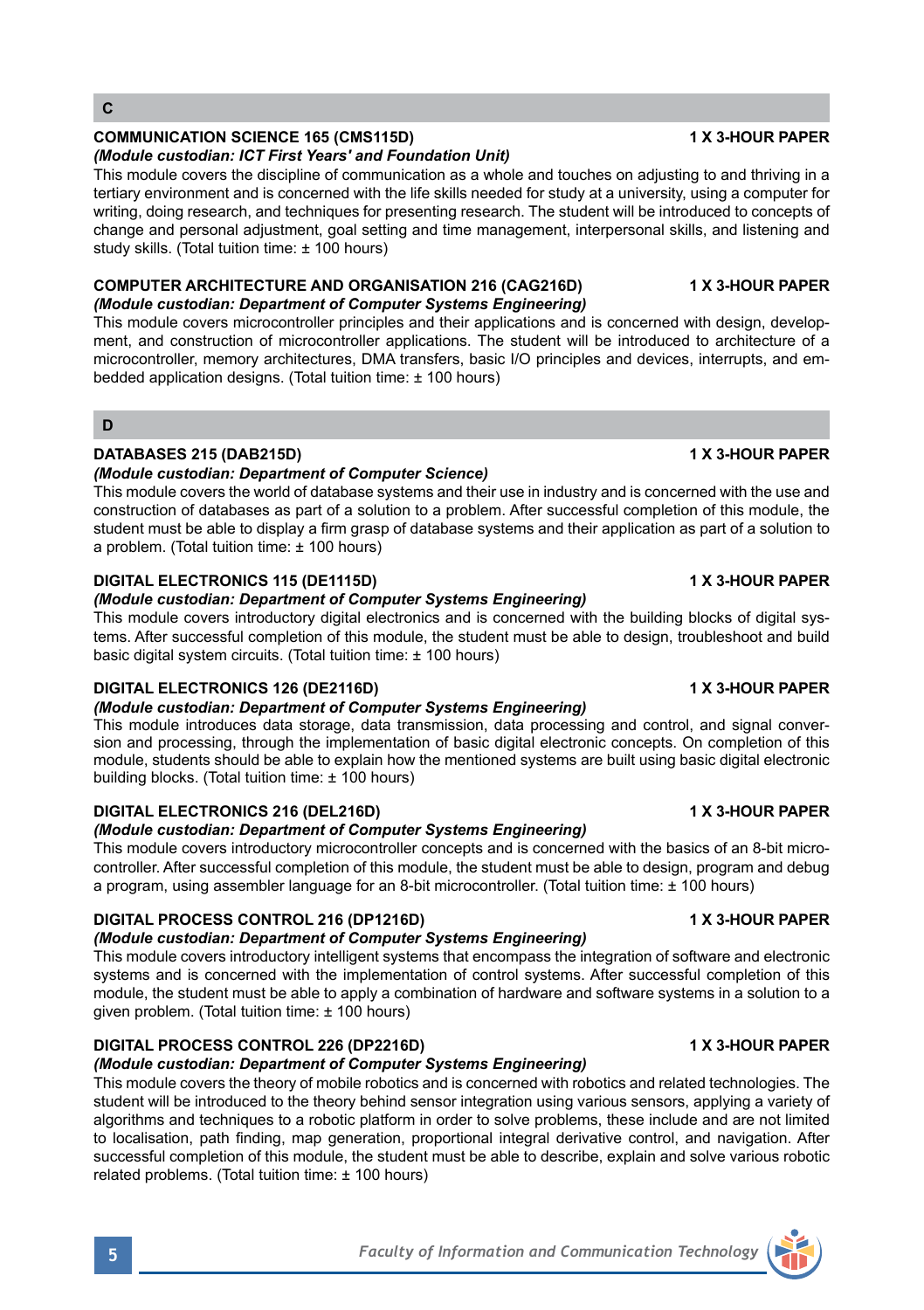## **ELECTRICAL PRINCIPLES 115 (EIP115D) 1 X 3-HOUR PAPER**

### *(Module custodian: Department of Computer Systems Engineering)*

This module covers electrical principles and is concerned with the study and application of electricity, electronics and electromagnetism. The student will be introduced to basic principles of modern day electrical engineering technology. After successful completion of this module, the student must be able to deal with the basic principles of electricity, e.g. the analysis of direct current circuits, the analysis of alternating current circuits, electromagnetism, magnetic circuits, inductors, capacitors and some mechanical calculations. (Total tuition time: ± 100 hours)

## **ELECTRONICS 115 (EL1115D) 1 X 3-HOUR PAPER**

### *(Module custodian: Department of Computer Systems Engineering)*

This module covers electronic components and their operations and is concerned with atomic theory, electrical charge, electrical voltage, current, resistance, series and parallel circuits, conductors and insulators. After successful completion of this module, the student must be able to design basic power supplies and biasing circuits for BJT, FET transistors and operational amplifiers. (Total tuition time: ± 100 hours)

### **ELECTRONICS 126 (EL2116D) 1 X 3-HOUR PAPER**

### *(Module custodian: Department of Computer Systems Engineering)*

This module covers the analysis and design of simple electronic circuits and is concerned with the modelling of electronic components and their application in circuit analysis and design. After successful completion of this module, the student must be able to design and analyse simple power supplies, basic filters, transistor amplifiers and calculate heat sink requirements for power circuits. (Total tuition time: ± 100 hours)

### **EMBEDDED SYSTEMS 316 (EMS316D) 1 X 3-HOUR PAPER**

### *(Module custodian: Department of Computer Systems Engineering)*

This module covers the implementation of software on an embedded system and is concerned with the model and design of the joint dynamics of software, networks, and physical processes. After successful completion of this module, the student must be able to model, design and implement an embedded systems. (Total tuition  $time: + 100 hours$ 

### **L**

### **LOGIC DESIGN 226 (LOD216D) 1 X 3-HOUR PAPER**

### *(Module custodian: Department of Computer Systems Engineering)*

This module covers the design principles of logic circuits using a hardware descriptive language and is concerned with the building blocks in understanding logic design principles using a hardware descriptive language. After successful completion of this module, the student must be able to design basic logic circuits using relevant components (PALs, PLAs, FPGAs, CPLDs, development boards, etc.), tools (HDL compilers, programming suites, etc.) and methods (relevant optimisation methods, FSMs, etc.) to design logic circuits. (Total tuition time: ± 100 hours)

### **M**

### **MATHEMATICS 115 (MT1115D) 1 X 3-HOUR PAPER**

### *(Module custodian: Department of Mathematics and Statistics)*

This module covers basic mathematics and is concerned with introductory mathematical concepts such as algebra, exponents, differentiation, integration, functions, matrices, vectors, and data handling. After successful completion of this module, the student must be able to find solutions to problems involving methods of basic mathematical calculation. (Total tuition time: ± 100 hours)

## **MATHEMATICS 126 (MT2116D) 1 X 3-HOUR PAPER**

## *(Module custodian: Department of Mathematics and Statistics)*

This module covers intermediate level mathematics and is concerned with differentiation of multi-variable functions, integration, numerical methods, first-order ordinary differential equations, and matrices and Gauss elimination. After successful completion of this module, the student must be able to find solutions to linear, non-linear and partial differentiation problems and applications. (Total tuition time: ± 100 hours)



### **6** *Faculty of Information and Communication Technology*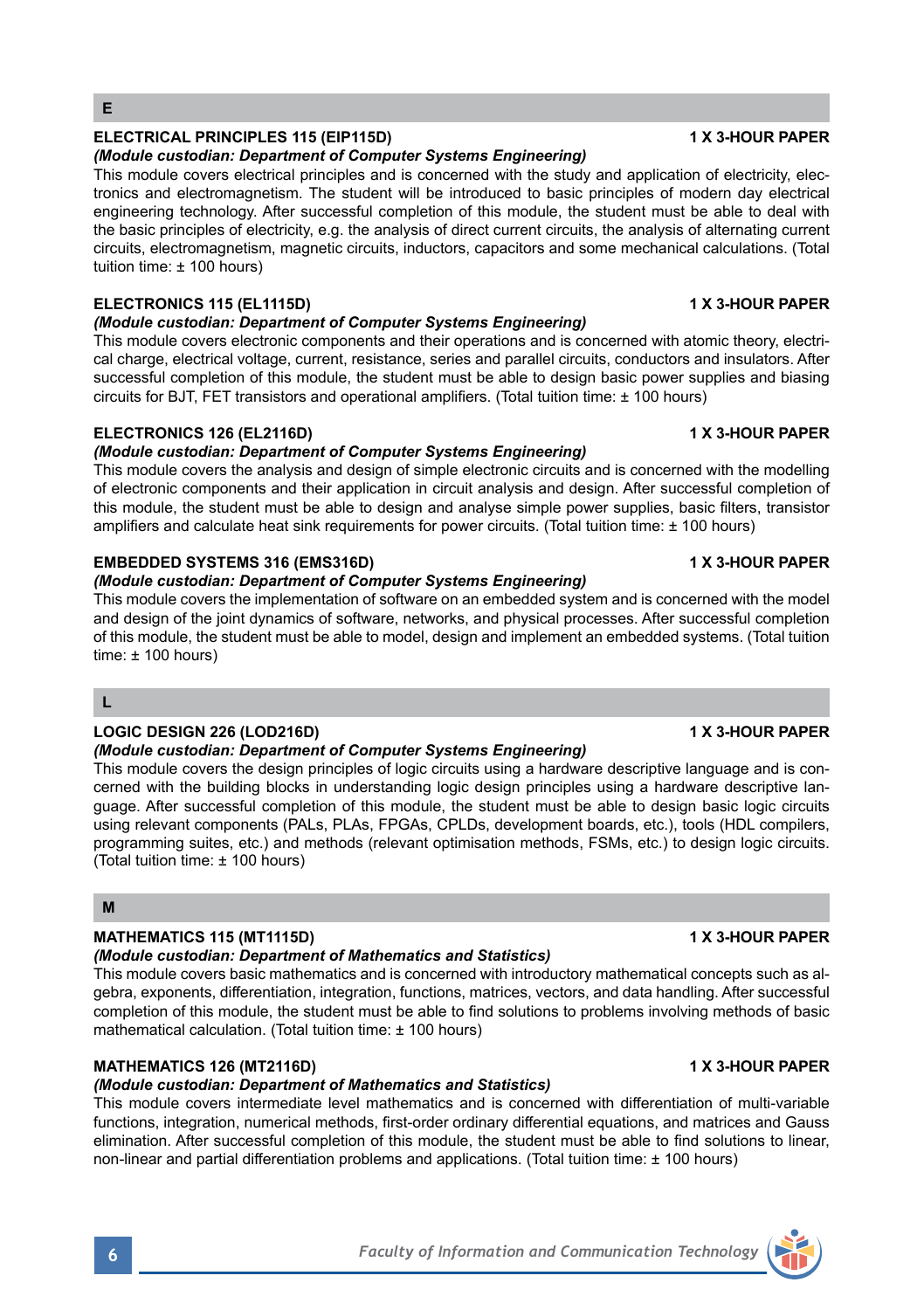## **MATHEMATICS 216 (MHS216D) 1 X 3-HOUR PAPER**

## *(Module custodian: Department of Mathematics and Statistics)*

This module covers advanced concepts in pure and discrete mathematics and is concerned with principles relating to the field. After successful completion of this module, the student must be able to understand and implement principles of pure and discrete mathematics to solve practical problems relating to the field. (Total tuition time: ± 100 hours)

## **MOBILE ROBOTICS 226 (MRO216D) 1 X 3-HOUR PAPER**

## *(Module custodian: Department of Computer Systems Engineering)*

This module covers practical mobile robotics and is concerned with robotics and related technologies. After successful completion of this module, the student must be able to apply various techniques on a mobile robot using dedicated software such as ROS or Player/Stage in order to solve given problems. (Total tuition time:  $± 100$  hours)

### **N**

### **NETWORK SYSTEMS 125 (NWS115D)** 1 X 3-HOUR PAPER

### *(Module custodian: Department of Information Technology)*

This module covers various networking concepts and strategies and is concerned with ensuring the student knows and can apply various networking concepts and strategies to industry related problems. After successful completion of this module, the student must be able to make effective presentations to a range of audiences about technical problems and their solutions. (Total tuition time: ± 100 hours)

### **NETWORK SYSTEMS 226 (NWS216D) 1 X 3-HOUR PAPER**

### *(Module custodian: Department of Information Technology)*

This module covers various networking concepts and strategies and is concerned with ensuring the student knows and can apply various networking concepts and strategies to industry related problems. After successful completion of this module, the student must be able to make effective presentations to a range of audiences about technical problems and their solutions. (Total tuition time: ± 100 hours)

## **O**

### **OPERATING SYSTEMS 226 (OPS216D) 1 X 4-HOUR COMPUTER-BASED**

## *(Module custodian: Department of Computer Systems Engineering)*

This module covers base knowledge surrounding operating systems and is concerned with creating an indepth understanding of operating systems that can then be further applied in the up-coming modules. After successful completion of this module, the student must be able to demonstrate a sound knowledge of operating systems aiding them in developing OS specific applications and even operating systems themselves. (Total tuition time: ± 100 hours)

## **P**

## **PROBABILITY AND STATISTICS 316 (PBS316D) 1 X 3-HOUR PAPER**

## *(Module custodian: Department of Mathematics and Statistics)*

This module covers aspects of probability and statistics and is concerned with discrete probability, continuous probability, expectation, stochastic processes, sampling distributions, estimation, and hypothesis testing. After successful completion of this module, the student must be able to understand and implement probability and statistics and its various applications. (Total tuition time: ± 100 hours)

## **PROGRAMMABLE LOGIC CONTROLLERS 226 (PLC216D) 1 X 3-HOUR PAPER**

### *(Module custodian: Department of Computer Systems Engineering)* This module is concerned with designing and implementing PLC based systems. Various sensors, actuators and control methods are looked at and utilised practically. After successful completion of this module, the student must be able to identify and explain the main design characteristics, internal architecture, and operating principles of Programmable Logic Controllers and implement a PLC in designing solution to a given problem. (Total tuition time: ± 100 hours)

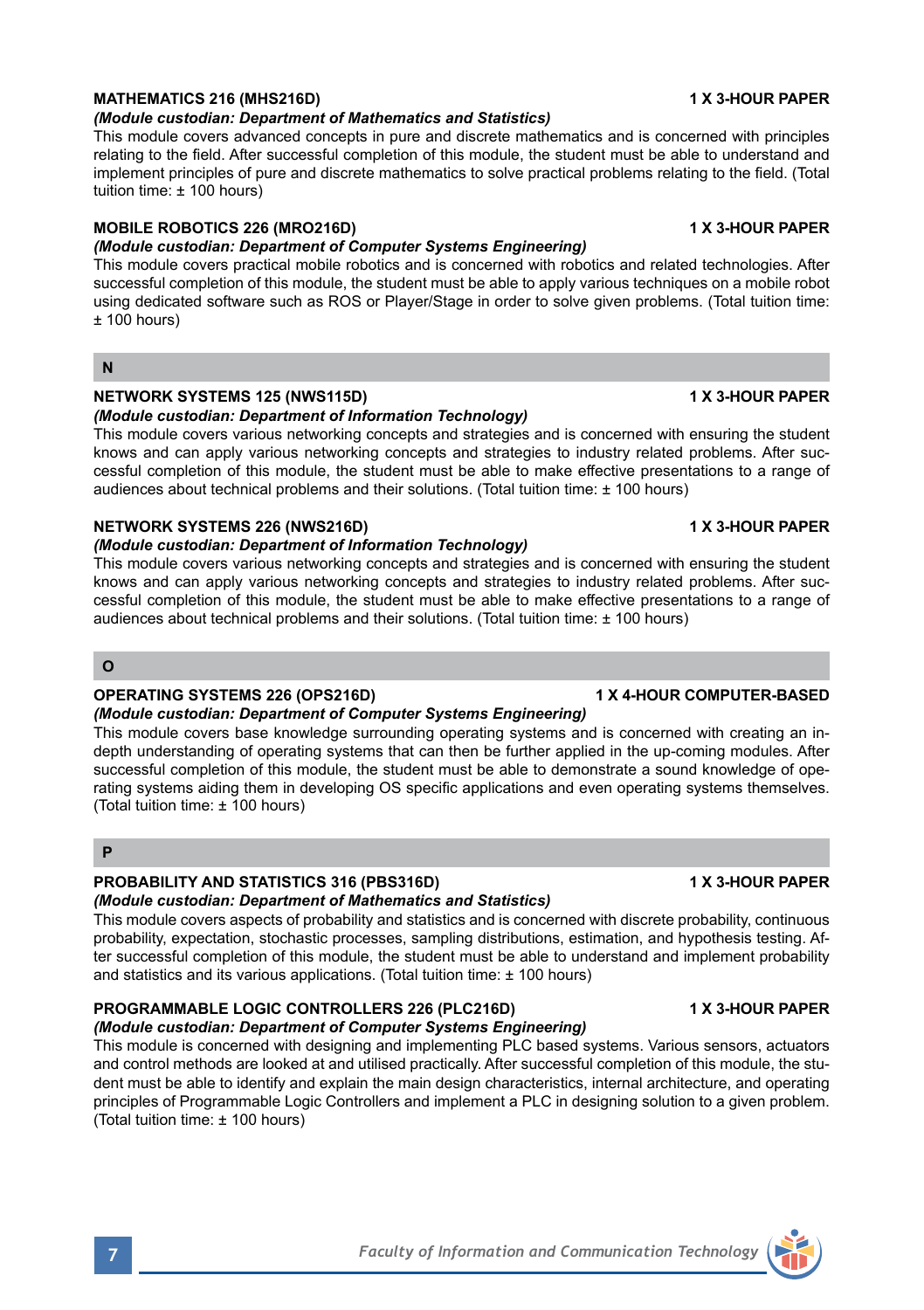### *(Module custodian: Department of Computer Science)*

This module covers introductory engineering programming principles and is concerned with the application of programming and software engineering principles to provide solutions to a range of problems emanating in the IT industry. After successful completion of this module, the student must be able to write a basic C++ program, evaluate C++ expressions using arithmetic operators, enable a program to make decisions, enable a program to repeat instructions, create and work with functions and manipulate collections of data. (Total tuition time: ± 100 hours)

### **PROGRAMMING 126 (PG2116D) 1 X 4-HOUR COMPUTER-BASED**

### *(Module custodian: Department of Computer Science)*

This module covers intermediate engineering programming principles and is concerned with object-oriented programming concepts such as inheritance and polymorphism, producing documentation and implementing advanced solutions to problems arising in the software industry. After successful completion of this module, the student must be able to design and implement computer application/software that can solve various software and hardware based problems. (Total tuition time: ± 100 hours)

### **PROGRAMMING 216 (PGM216D) 1 X 4-HOUR COMPUTER-BASED**

### *(Module custodian: Department of Computer Science)*

This module covers intermediate/advanced engineering programming principles and is concerned with Using Rapid Application Development Tool (RAD) for problem solving in a GUI environment. After successful completion of this module, the student must be able to solve intermediate/advanced level programming problems using intermediate/advanced level programming skills. (Total tuition time: ± 100 hours)

### **PROJECT CONSTRUCTION 125 (PCO115D) PROJECT ASSESSMENT**

### *(Module custodian: Department of Computer Systems Engineering)*

This module covers all aspects of constructing an electronic project and is concerned with design, research manufacturing, and basic hand skills required to complete an electronic project. After successful completion of this module, the student must be able to successfully construct an electronic project using the necessary electronic knowledge, hand skills and safety procedures needed for completion. (Total tuition time: ± 100 hours)

### **PROJECT DESIGN 365 (PD1315D/R) PROJECT ASSESSMENT**

### *(Module custodian: Department of Computer Systems Engineering)*

This module covers professional conduct, project design approach and design considerations and is concerned with personal and interpersonal skills, self-management, team dynamics and cultural diversity, legal issues in IT, computer assisted design, knowledge of materials and construction, manufacturing tools and processes, environmental design skills, and an overview of current technology. After successful completion of this module, the student must be able to operate efficiently in a working environment, and successfully research, plan, and design appropriate artefacts for the work environment. (Total tuition time: ± 100 hours)

### **PROJECT DESIGN 376 (PD2316D/R) PROJECT ASSESSMENT**

### *(Module custodian: Department of Computer Systems Engineering)*

This module is concerned with identifying a particular existing problem and solving it through the development and implementation of a software and hardware solution. After successful completion of this module, the student must be able to solve problems by making responsible, safety-conscious decisions and using critical and creative thinking; Manage oneself and one's study activities responsibly and effectively by submitting the documents in time and budgeting your project time effectively; Research, collect, organise, and evaluate information in order to form a complete picture regarding the selected project; Communicate effectively using visual, mathematical and language skills when completing and submitting the project design documents; Exploring career opportunities by investigating possible employment options; Communication, including receiving advice from supervisors; Self-management by organising and managing oneself and one's activities responsibly and effectively. (Total tuition time: ± 200 hours)

### **S**

## **SOFTWARE ENGINEERING 316 (SFE316D) 1 X 3-HOUR PAPER**

*(Module custodian: Department of Computer Systems Engineering)* 

This module covers advanced software development and is concerned with creating robust programming solutions for real world problems. After successful completion of this module, the student must be able to create robust solutions for real world problems utilising advanced software engineering concepts. (Total tuition time: ± 100 hours)

### **PROGRAMMING 115 (PG1115D) 1 X 4-HOUR COMPUTER-BASED**